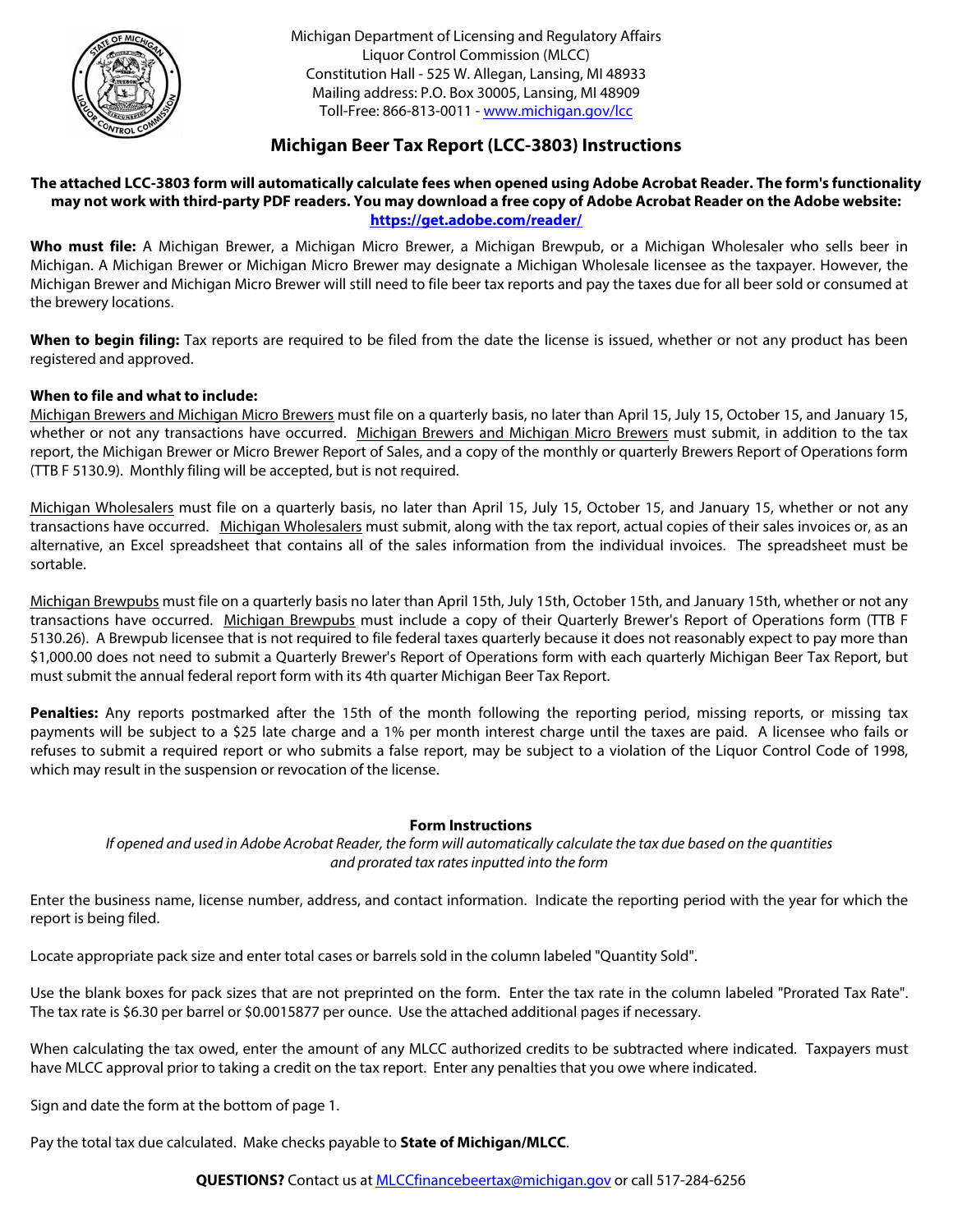

Michigan Department of Licensing and Regulatory Affairs Liquor Control Commission (MLCC) Constitution Hall - 525 W. Allegan, Lansing, MI 48933 Mailing address: P.O. Box 30005, Lansing, MI 48909 Toll-Free: 866-813-0011 - [www.michigan.gov/lcc](http://www.michigan.gov/lcc)

## **Michigan Beer Tax Report (LCC-3803)**

| MLCC Licensee Name: | MLCC License<br>Number: | Reporting Period &<br>Year: |        |  |
|---------------------|-------------------------|-----------------------------|--------|--|
| Address:            |                         | City, State & Zip Code:     |        |  |
| Phone:              | Fax number:             |                             | Email: |  |

#### **Product Sold (**Tax = \$6.30 per barrel or \$.0015877 per ounce)

| Quantity<br>Pack Size<br>Sold<br>Barrel<br>1/2 bbl. - 15.5 gal.<br>1/4 bbl. - 7.75 gal.<br>1/6 bbl. - 5.0 gal.<br>Keg - 13.2 gal.<br>Keg - 13.5 gal. |                     |                             |         |                                                                         |                  |                              |                             |         |
|------------------------------------------------------------------------------------------------------------------------------------------------------|---------------------|-----------------------------|---------|-------------------------------------------------------------------------|------------------|------------------------------|-----------------------------|---------|
|                                                                                                                                                      | <b>Total Ounces</b> | <b>Prorated Tax</b><br>Rate | Tax Due | Pack Size                                                               | Quantity<br>Sold | <b>Total Ounces</b>          | <b>Prorated Tax</b><br>Rate | Tax Due |
|                                                                                                                                                      |                     | 6.30                        |         | Case - 20/16 oz.                                                        |                  |                              | .0015877                    |         |
|                                                                                                                                                      |                     | 3.15                        |         | Case - 20/16.9 oz.                                                      |                  |                              | .0015877                    |         |
|                                                                                                                                                      |                     | 1.575                       |         | Case - 24/7 oz.                                                         |                  |                              | .0015877                    |         |
|                                                                                                                                                      |                     | 1.05                        |         | Case - 24/8 oz.                                                         |                  |                              | .0015877                    |         |
|                                                                                                                                                      |                     | 2.68258                     |         | Case - 24/11.2 oz.                                                      |                  |                              | .0015877                    |         |
|                                                                                                                                                      |                     | 2.74355                     |         | Case - 24/11.5 oz.                                                      |                  |                              | .0015877                    |         |
| Case - 8/40 oz.                                                                                                                                      |                     | .0015877                    |         | Case - 24/12 oz.                                                        |                  |                              | .0015877                    |         |
| Case - 12/12 oz.                                                                                                                                     |                     | .0015877                    |         | Case - 24/16 oz.                                                        |                  |                              | .0015877                    |         |
| Case - 12/22 oz.                                                                                                                                     |                     | .0015877                    |         | Case - 24/16.9 oz.                                                      |                  |                              | .0015877                    |         |
| Case - 12/23.5 oz.                                                                                                                                   |                     | .0015877                    |         | Case - 30/12 oz.                                                        |                  |                              | .0015877                    |         |
| Case - 12/24 oz.                                                                                                                                     |                     | .0015877                    |         |                                                                         |                  |                              | .0015877                    |         |
| Case - 12/32 oz.                                                                                                                                     |                     | .0015877                    |         |                                                                         |                  |                              | .0015877                    |         |
| Case - 12/40oz.                                                                                                                                      |                     | .0015877                    |         |                                                                         |                  |                              | .0015877                    |         |
| Case - 15/16 oz.                                                                                                                                     |                     | .0015877                    |         |                                                                         |                  |                              | .0015877                    |         |
| Case - 15/22 oz.                                                                                                                                     |                     | .0015877                    |         |                                                                         |                  |                              | Subtotal B:                 |         |
| Case - 15/24 oz.                                                                                                                                     |                     | .0015877                    |         | If necessary use additional pages to calculate tax on additional items. |                  |                              |                             |         |
| Case - 15/25 oz.                                                                                                                                     |                     | .0015877                    |         |                                                                         |                  | Total of Subtotals A & B:    |                             |         |
| Case - 18/12 oz.                                                                                                                                     |                     | .0015877                    |         | Total of Additional Page(s) Subtotal(s):                                |                  |                              |                             |         |
| Case - 18/16 oz.                                                                                                                                     |                     | .0015877                    |         |                                                                         |                  | Less MLCC Authorized Credit: |                             |         |
| Case - 20/12 oz.                                                                                                                                     |                     | .0015877                    |         | Late Fee Penalty (MLCC Fee Code 4027):                                  |                  |                              |                             |         |
|                                                                                                                                                      |                     | Subtotal A:                 |         | Shortage/Add'l Taxes (MLCC Fee Code 4022):                              |                  |                              |                             |         |

**DUE DATE: The 15th of the month following the reporting period being reported. This report must be filed each quarter whether or not any transactions have occurred. Reports or payments postmarked after the 15th day of the reporting period will be subject to a \$25.00 late charge and 1% interest.**

*For MLCC Use Only - Leave Blank (MLCC Fee Code 4022)* Make check payable to **State of Michigan/MLCC**

**Total Payment Due:**

Brewpub licensees: Check box if brewpub licensee is not required to submit a federal Quarterly Brewer's Report of Operations form and is not submitting it with this  $\Box$ report. Licensee must submit the annual federal report with 4th quarter Michigan Beer Tax Report.

I certify that the information contained in this form is true and accurate to the best of my knowledge and belief. I also understand that providing **false** or **fraudulent**  information is a violation of the Liquor Control Code pursuant to MCL 436.2003.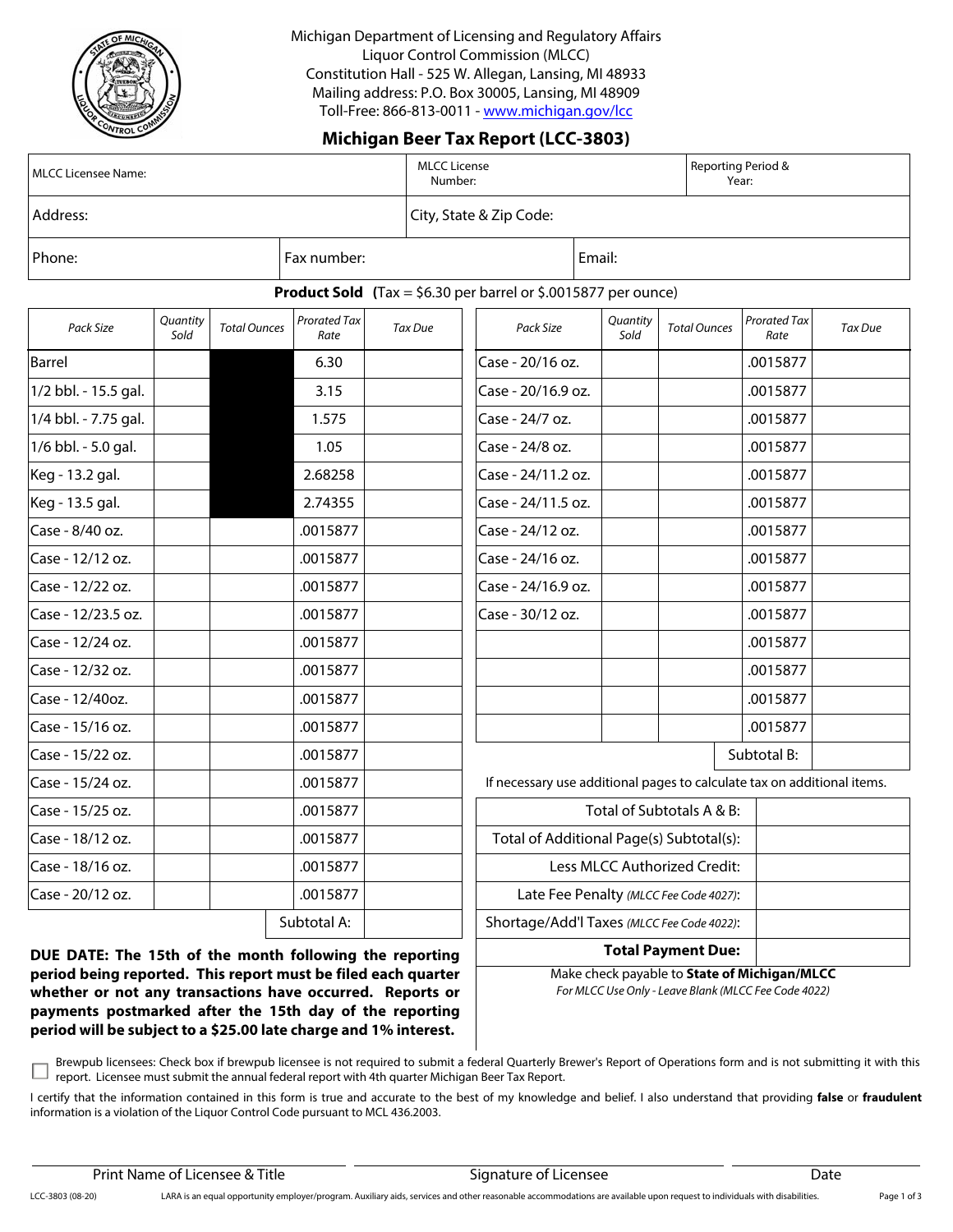# **Michigan Beer Tax Report (LCC-3803) - Additional Page 1 (Use If Necessary)**

| Business Name:                                                          |                  |                     |                             |  | License Number: |  |           |                  |                     | Reporting Period &<br>Year: |         |  |
|-------------------------------------------------------------------------|------------------|---------------------|-----------------------------|--|-----------------|--|-----------|------------------|---------------------|-----------------------------|---------|--|
| <b>Product Sold</b> (Tax = $$6.30$ per barrel or $$.0015877$ per ounce) |                  |                     |                             |  |                 |  |           |                  |                     |                             |         |  |
| Pack Size                                                               | Quantity<br>Sold | <b>Total Ounces</b> | <b>Prorated Tax</b><br>Rate |  | Tax Due         |  | Pack Size | Quantity<br>Sold | <b>Total Ounces</b> | Prorated Tax<br>Rate        | Tax Due |  |
|                                                                         |                  |                     | .0015877                    |  |                 |  |           |                  |                     | .0015877                    |         |  |
|                                                                         |                  |                     | .0015877                    |  |                 |  |           |                  |                     | .0015877                    |         |  |
|                                                                         |                  |                     | .0015877                    |  |                 |  |           |                  |                     | .0015877                    |         |  |
|                                                                         |                  |                     | .0015877                    |  |                 |  |           |                  |                     | .0015877                    |         |  |
|                                                                         |                  |                     | .0015877                    |  |                 |  |           |                  |                     | .0015877                    |         |  |
|                                                                         |                  |                     | .0015877                    |  |                 |  |           |                  |                     | .0015877                    |         |  |
|                                                                         |                  |                     | .0015877                    |  |                 |  |           |                  |                     | .0015877                    |         |  |
|                                                                         |                  |                     | .0015877                    |  |                 |  |           |                  |                     | .0015877                    |         |  |
|                                                                         |                  |                     | .0015877                    |  |                 |  |           |                  |                     | .0015877                    |         |  |
|                                                                         |                  |                     | .0015877                    |  |                 |  |           |                  |                     | .0015877                    |         |  |
|                                                                         |                  |                     | .0015877                    |  |                 |  |           |                  |                     | .0015877                    |         |  |
|                                                                         |                  |                     | .0015877                    |  |                 |  |           |                  |                     | .0015877                    |         |  |
|                                                                         |                  |                     | .0015877                    |  |                 |  |           |                  |                     | .0015877                    |         |  |
|                                                                         |                  |                     | .0015877                    |  |                 |  |           |                  |                     | .0015877                    |         |  |
|                                                                         |                  |                     | .0015877                    |  |                 |  |           |                  |                     | .0015877                    |         |  |
|                                                                         |                  |                     | .0015877                    |  |                 |  |           |                  |                     | .0015877                    |         |  |
|                                                                         |                  |                     | .0015877                    |  |                 |  |           |                  |                     | .0015877                    |         |  |
|                                                                         |                  |                     | .0015877                    |  |                 |  |           |                  |                     | .0015877                    |         |  |
|                                                                         |                  |                     | .0015877                    |  |                 |  |           |                  |                     | .0015877                    |         |  |
|                                                                         |                  |                     | .0015877                    |  |                 |  |           |                  |                     | .0015877                    |         |  |
|                                                                         |                  |                     | .0015877                    |  |                 |  |           |                  |                     | .0015877                    |         |  |
|                                                                         |                  |                     | .0015877                    |  |                 |  |           |                  |                     | .0015877                    |         |  |
|                                                                         |                  |                     | .0015877                    |  |                 |  |           |                  |                     | .0015877                    |         |  |
|                                                                         |                  |                     | .0015877                    |  |                 |  |           |                  |                     | .0015877                    |         |  |
|                                                                         |                  |                     | .0015877                    |  |                 |  |           |                  |                     | .0015877                    |         |  |
|                                                                         |                  |                     | .0015877                    |  |                 |  |           |                  |                     | .0015877                    |         |  |
|                                                                         |                  |                     | .0015877                    |  |                 |  |           |                  |                     | .0015877                    |         |  |
|                                                                         |                  |                     | .0015877                    |  |                 |  |           |                  |                     | .0015877                    |         |  |
|                                                                         |                  |                     | .0015877                    |  |                 |  |           |                  |                     | .0015877                    |         |  |
|                                                                         |                  |                     | .0015877                    |  |                 |  |           |                  |                     | .0015877                    |         |  |
|                                                                         |                  |                     | .0015877                    |  |                 |  |           |                  |                     | .0015877                    |         |  |
|                                                                         |                  |                     | .0015877                    |  |                 |  |           |                  |                     | .0015877                    |         |  |
|                                                                         |                  |                     | .0015877                    |  |                 |  |           |                  |                     | .0015877                    |         |  |
|                                                                         |                  |                     | .0015877                    |  |                 |  |           |                  |                     | .0015877                    |         |  |
| Subtotal A:                                                             |                  |                     |                             |  |                 |  |           |                  |                     |                             |         |  |